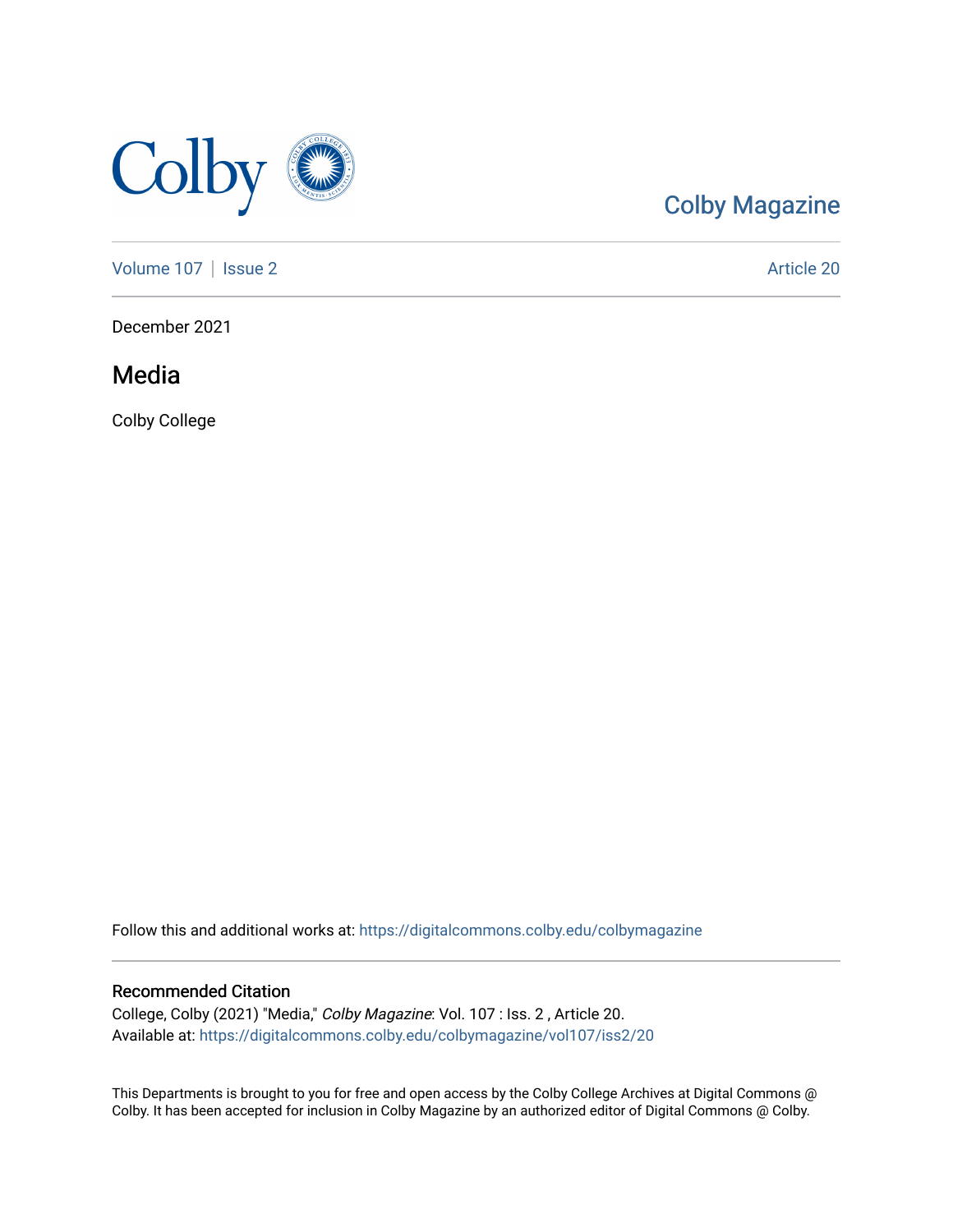Natalie K. Zelensky Music, Émigrés, and the Ameri



Catherine Besteman (Anthropology) and Hugh Gusterson, editors

*Life by Algorithms: How Roboprocesses Are Remaking the World* University of Chicago Press (2019)

The storage, sorting, and analysis of massive amounts of information have enabled the automation of decision-making at an unprecedented level. Meanwhile, computers have offered a model of cognition that increasingly shapes our approach to the world. The result is a proliferation of "roboprocesses." Contributions from a distinguished cast of scholars in anthropology, communications, international studies, and political science (including the editors) shows how the perils of modern technology affect finance, medicine, education, housing, the workplace, food production, public space, and emotions—and how they are a manifestation of deeper defects in the fundamental ordering of our society.

Natalie K. Zelensky (Music)

*Performing Tsarist Russia in New York: Music, Émigrés, and the American Imagination* Indiana University Press (2019)

At the end of the Russian Civil War, in 1922, the vanquished foes of the Bolsheviks fled to Turkey and other safe havens, leaving behind the trappings of privilege but carrying with them the memories—and songs—of their past lives. Zelensky, an expert on the music of the Russian diaspora, examines the culture that First Wave émigrés brought to New York City, recreating a mythologized version of their past that influenced everything from Tin Pan Alley to Broadway to the "Foxtrotsky." Zelensky opens with her meeting with the great-grandson of Count Leo Tolstoy (in Florida in 2009), where he presented her with a recording of family renditions of pre-revolutionary Russian gypsy and folk songs. It's a fascinating exploration of one fleeting musical chapter preceded by another.



Milan Babík '01 (Government)

*The Poetics of International Politics: Fact and Fiction in Narrative Representations of World Affairs* Routledge (2019)

Babík brings together some atypical international-theory bedfellows in his second book, examining the fictions of factual stories about international relations and the factual foundations of and implications of fictional accounts of world events. As he challenges the autonomy of academic international relations as the only source of serious knowledge about world affairs and calls for active engagement with literary art, Babík breaks down the distinction between factual and fictional representations. Social-science narratives are revealed as exercises in rhetoric, while the work of novelists Don DeLillo and Milan Kundera are shown to have political roots and agendas.



Lydia Moland (Philosophy)

*Hegel's Aesthetics: The Art of Idealism* Oxford University Press (2019)

The first comprehensive interpretation of Hegel's philosophy of art in 30 years proves to be a departure from earlier examinations of the views of the influential thinker who is seen as both "the father of art history" (an exaggeration, the author says) and the "prophet of art's end." Moland explores newly available sources from the philosopher's lectures to more fully explore Hegel's philosophy of art, which she contends is important for its own sake but also to gain better understanding of his aesthetics and his philosophical idealism.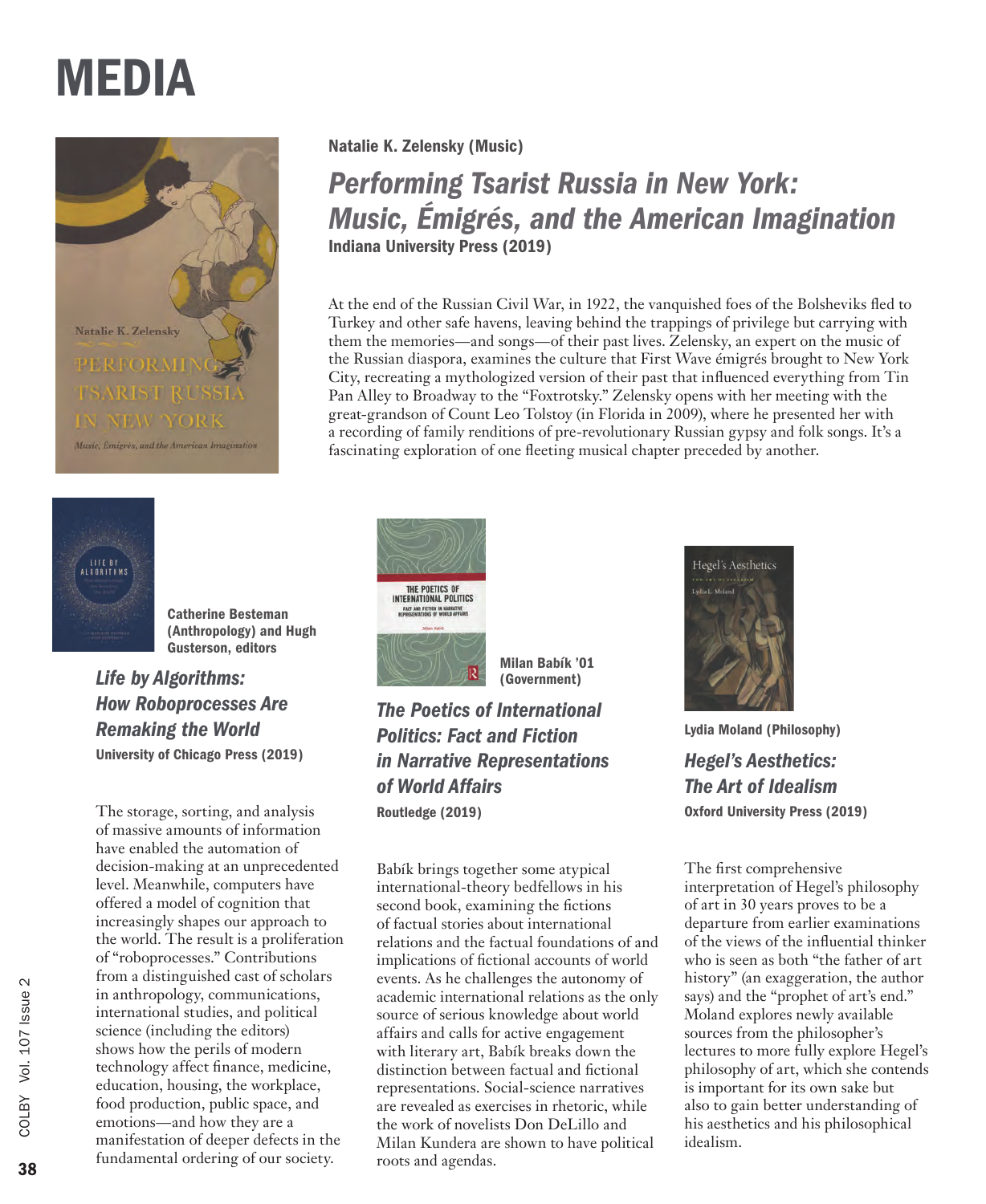Aaron R. Hanlon (English)

### *A World of Disorderly Notions: Quixote and the Logic of Exceptionalism* University of Virginia Press (2019)

What do Jonathan Swift's Gulliver, Royall Tyler's Updike Underhill, Tabitha Gilman Tenney's Dorcasina Sheldon, and Washington Irving's Diedrich Knickerbocker have in common with Miguel de Cervantes's Don Quixote? Their characteristics and logic, writes Hanlon. By examining various Quixote-like protagonists from British and American literature, Hanlon establishes not only a strong relationship between these fictional characters but also between the logic of quixotism and of exceptionalism. Challenging the sense that quixotism lacks intellectual consistency, Hanlon traces Don Quixote's worldwide fame to the character's logic. "Quixotism is a coherent disposition common to quixotes of vastly differing politics and demographics in the seventeenth, eighteenth, and early nineteenth centuries, and that disposition is fundamentally a form of exceptionalism," he writes.



**DISORDERTA NOTIONS** 



Raffael Scheck (History), Fabien Théofilakis, and Julia Torrie, coeditors

*German-Occupied Europe in the Second World War* Routledge (2019)

The Audrey Wade Hittinger and Sheldon Toby Katz Professor of History, Scheck collaborated with colleagues from the Sorbonne and St. Thomas University in Canada in editing and contributing to this exploration of Nazi occupations with attention to relations between occupiers and local populations and differences among occupation regimes. Discussion of occupation of Italy, Norway, and France is accompanied by broader topics, including Scheck's chapter on genocide and an organizing principle in the work of Raphael Lemkin, the Polish-born jurist who lost 49 family members to the Nazis and coined the word "genocide."



Megan Cook (English)

#### *The Poet and the Antiquaries: Chaucerian Scholarship and the Rise of Literary History, 1532-1635*

University of Pennsylvania Press (2019)

Chaucer's reputation precedes him. But how did he become the hottest poet in 16th-century England? Cook tells the rest of the story, showing how antiquarians were involved in publication of six folio editions of Chaucer's work in the 16th century, and how their interest in the poet wasn't necessarily literary. Historians, lexicographers, religious polemicists, and others had a role in ensuring Chaucer's lasting cultural and literary importance. Said the *Times Literary Supplement*, "Cook's survey of the early centuries of Chaucer reception gives a powerful sense of the ways in which he was co-opted in various conceptualizations of nation, language, faith, and history."



Megan Cook (English) and Elizaveta Strakhov

#### *John Lydgate's Dance of Death and Related Works*

Western Michigan University Medieval Institute Publications (2019)

We know that we all must die, yet we can't imagine our own death. That paradox is explored in John Lydgate's 15th-century poem, "The Dance of Death," which is considered here along with a new translation of Lydgate's French source, the Danse Macabre. This volume brings together new editions of both texts with related Middle English verse from the 14th and 15th centuries. Together, these poems showcase the power and versatility of the danse macabre motif, offering a vivid, often grotesque, and darkly humorous window into life and death in late medieval Europe.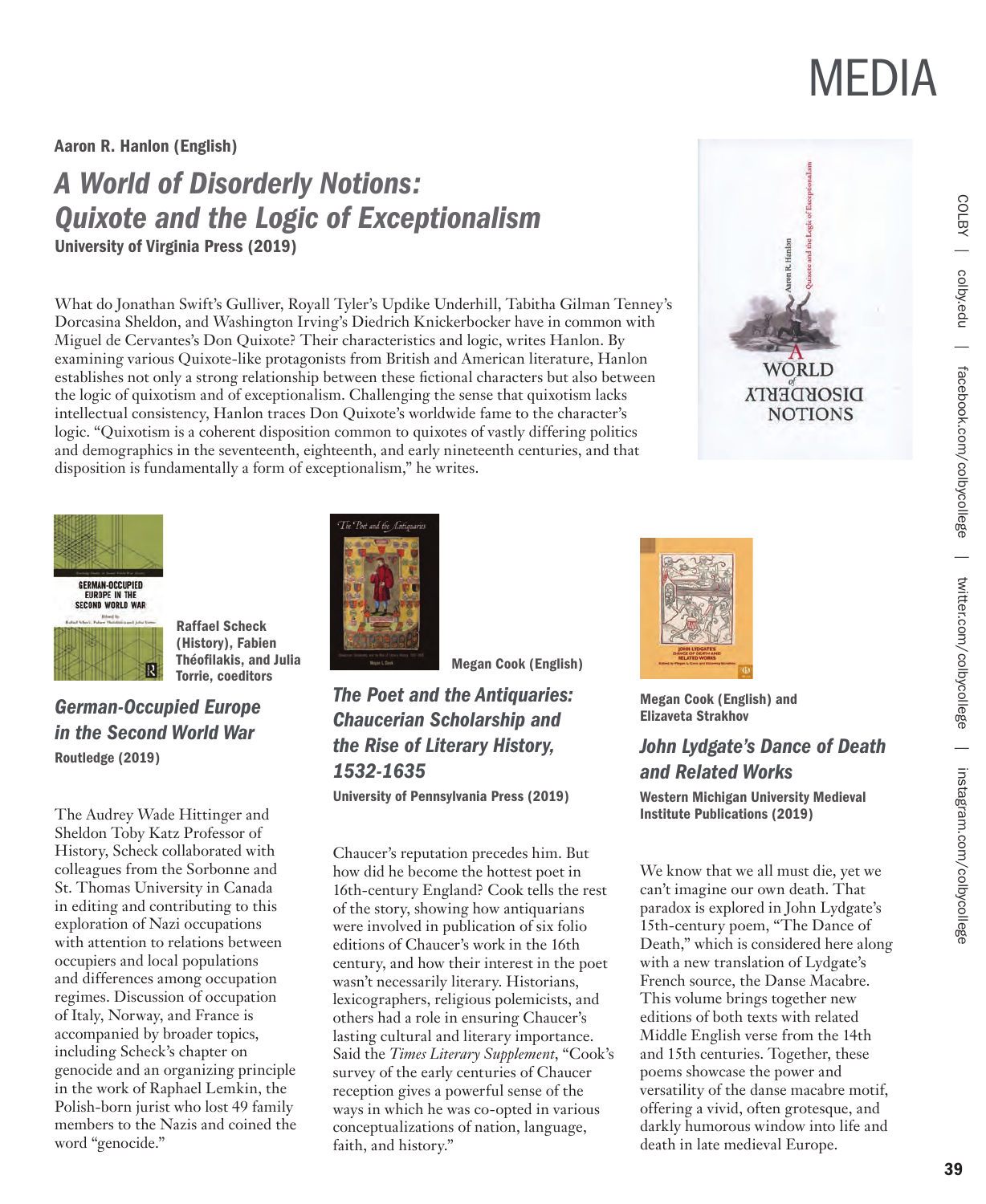

Mary Ellis Gibson (English), editor

*Science Fiction in Colonial India, 1835-1905: Five Tales of Speculation, Resistance and Rebellion* Anthem Press (2019)

Move over H.G. Wells and Jules Verne. The icons of science fiction emerged decades after writers in India used the genre as a response to colonial violence and political instability. In this revealing and surprising work, Gibson considers five stories that contribute to a new understanding of the connections between science fiction and empire. English and Indian writers alike responded to the cultural dislocation of colonial India by envisioning very different societies—dystopian and utopian. The Panama Canal causes a disastrous flood; women practice science and men stay home to take care of the house—in the 19th century a bold fiction, indeed.



Nikky-Guninder K. Singh (Religious Studies)

*The First Sikh: The Life and Legacy of Guru Nanak* Penguin Random House India (2019)

In her new book, Colby's Crawford Family Professor of Religion reconstructs the life of Guru Nanak, the 15th-century founder of the Sikh religion. Singh's multifaceted approach puts forth a well-rounded biography that not only presents Guru Nanak's personality and background, but also his teachings and philosophy. The book also sheds light on how Guru Nanak's teachings and philosophy have been perceived at different times, successfully outliving him for centuries.



Nikky-Guninder K. Singh (Religious Studies)

*Hymns of the Sikh Gurus* 

Penguin Random House India (2019)

Poems from the most sacred texts of Sikh religion come together in a new book by the Crawford Family Professor of Religion. Singh's book includes the translations of Guru Granth Sahib, the religion's primary sacred text, and the Dasam Granth, a collection of devotional verses. These texts, still widely used, convey the Sikh belief in the oneness of the Divine and the equality of all humans.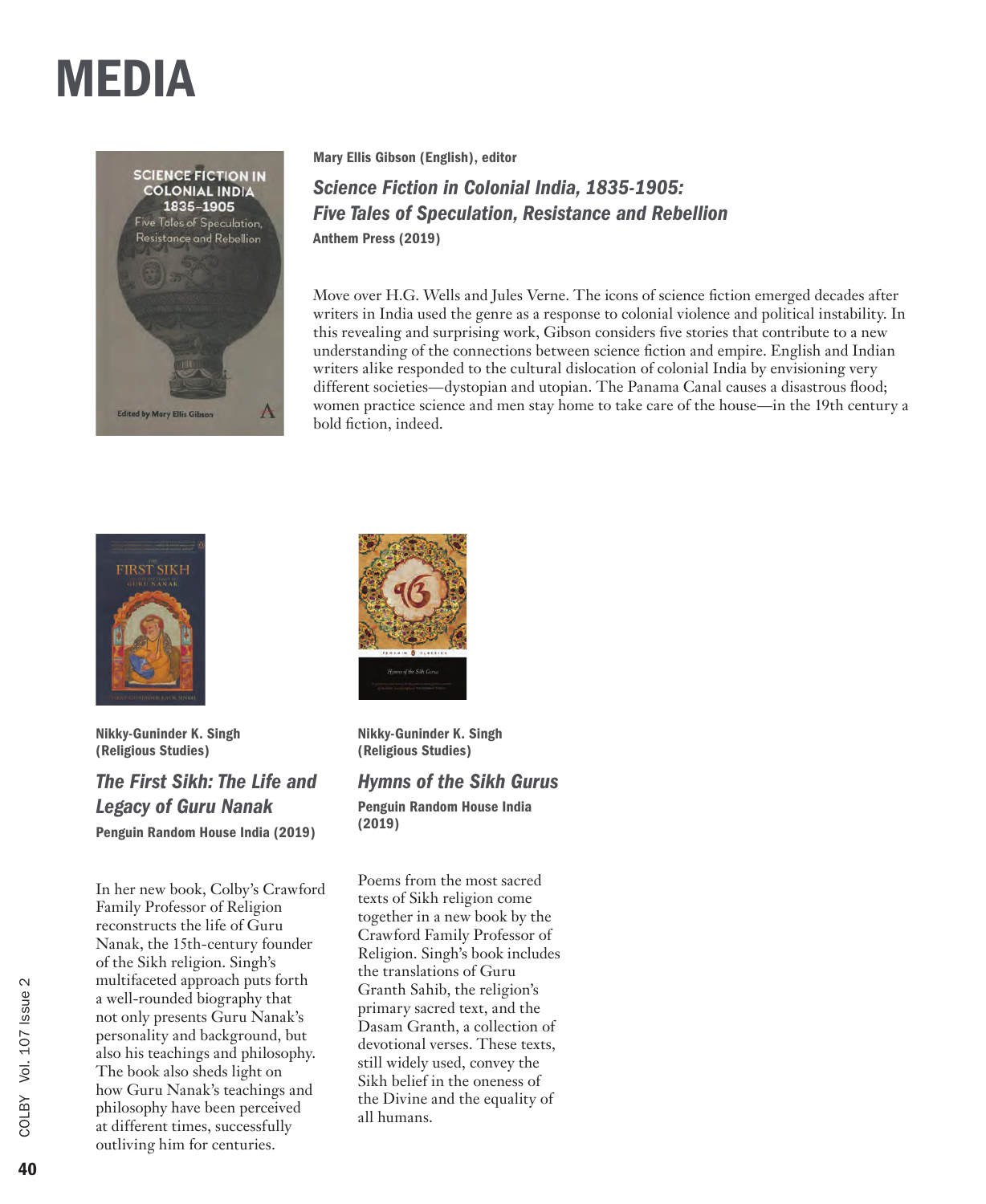Michael Ames '02 and Matt Farwell

### *American Cipher: Bowe Bergdahl and the U.S. Tragedy in Afghanistan* Penguin Press (2019)

Hours after Private First Class Bowe Bergdahl walked away from his forward operating base in Afghanistan in June 2009, the Army scoured the remote region for its missing soldier. The goal: find Bergdahl before he was whisked into Pakistan, out of reach of U.S. forces. Despite hundreds of patrols and countless hours sifting intelligence, the Taliban found Bergdahl and held him for more than four years, abusing him when not videotaping him begging for release. Stateside he was denounced as a deserter and collaborator. Worse, he was blamed for the deaths of his fellow soldiers killed in the desperate effort to recover him alive. Was he a traitor or a whistleblower? Ames and Farwell explore all sides of this confused conflict.





Robert Stone and Alan Andres '76 *Chasing the Moon* Ballantine (2019)

A half century later, the moon landing remains one of mankind's most momentous achievements. This companion book to the PBS film tells the story with new depth and clarity. In today's era of high-tech wonder, the audacious work that led to men on the moon is still mind boggling. JFK's assignment was completed with derring-do, and the book explores the roles of some unexpected players: science fiction writer Arthur C. Clarke, Wernher von Braun, pioneering Poppy Northcutt. Stone and Andres tell the story for new generations as well as for those that experienced this wondrous time firsthand.

*A Q&A with Alan Andres '76 about his experience exploring the space program is in*  Colby Magazine *online.* 



Christian Davenport '95

*The Space Barons: Elon Musk, Jeff Bezos, and the Quest to Colonize the Cosmos* Public Affairs (2018)

Why on earth would billionaires invest so much to develop companies like Elon Musk's SpaceX or Jeff Bezos's Blue Origin? Davenport explores exactly how these entrepreneurial strongmen got into the business of space travel and were able to make money in the process. *Space Barons* is a biography of these billionaire entrepreneurs include Richard Branson and Paul Allen—and their ambitions to not only found companies like Amazon and Microsoft, but to aim for the moon, Mars, and beyond. A *Washington Post* staff writer, Davenport offers exclusive interviews with all four billionaires as they tell why they seek to end government's monopoly on space.



Wendy Swallow '76 *Searching for Nora: After the Doll's House* Peavine Mountain Press (2019)

This novel is the culmination of Swallow's 10-year quest to give life to the damaged castaway Nora Helmer, the protagonist of Henrik Ibsen's iconic play, *A Doll's House*. Her novel describes what could have been for Nora, following her as she makes her way out of Norway to the American West. Nora's revival in the United States is concurrently chronicled with the story of her granddaughter Solvi, a young woman in early 20th century Norway navigating her way through the peril of World War I, an arranged marriage, and a quest for the education her recently deceased father wanted her to pursue.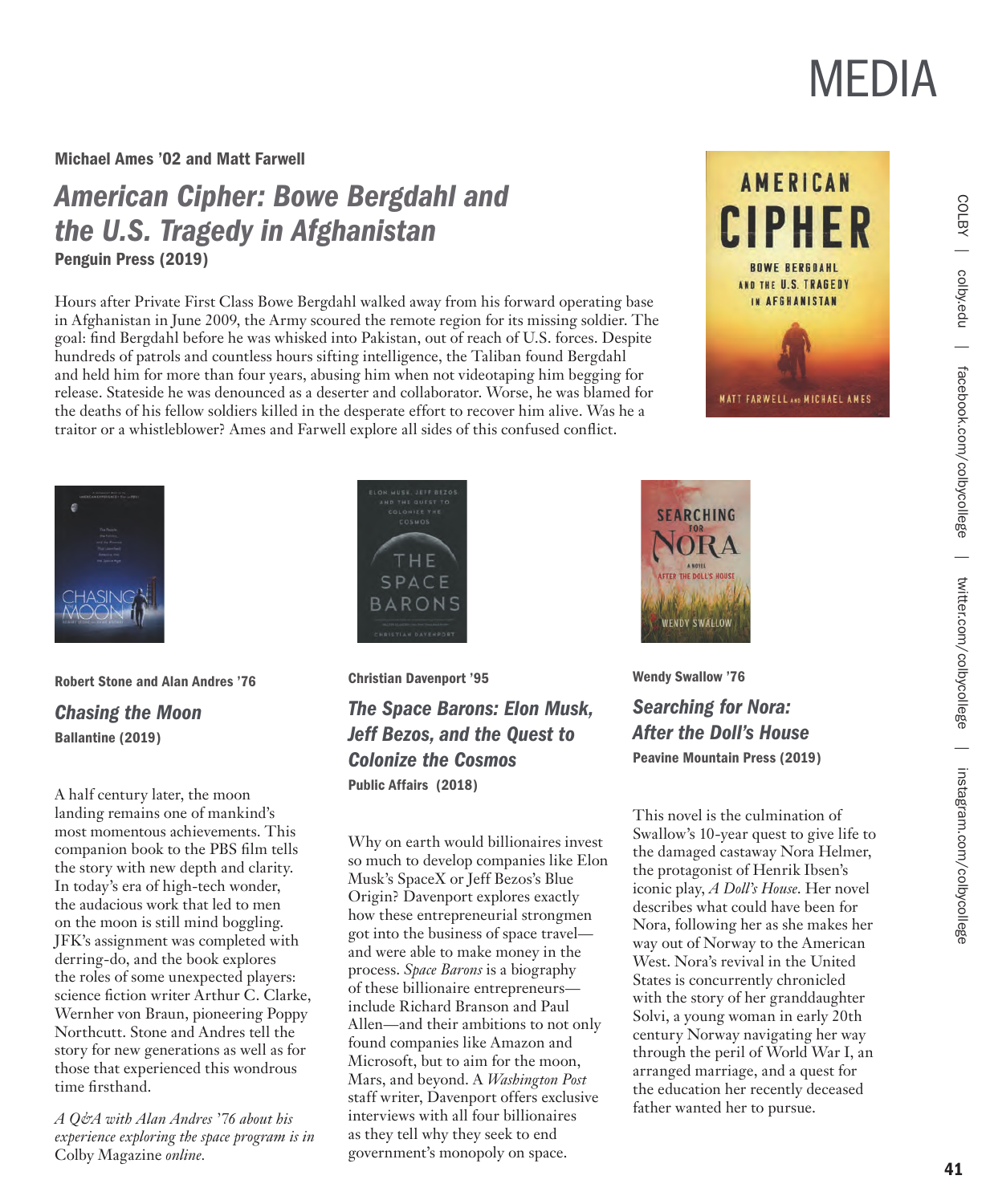

James Tharin Bradford '04

*Poppies, Politics, and Power: Afghanistan and the Global History of Drugs and Diplomacy*  Cornell University Press (2019)

There's the conventional narrative around Afghan opium: that conflict and instability are at the center of illicit opium production and its expansion. Then there's a new narrative by historian James Tharin Bradford '04, who argues that drug control, "particularly the prohibitions of opium, contributed to the gulf between state and society, which laid the foundation for Afghanistan to become the stateless, lawless, war-ravaged place where opium thrives to this day." Each effort at prohibition caused a wider rift between the state and its people, as opium not only molded Afghanistan's relationship with other countries but also with its own society, Bradford argues.



Dan Maccarone '98 and Bob Sullivan *The Barstool MBA: Why Running a Bar Beats Running to Business School* Audible Original (2019)

As cofounder of two digital design firms that helped launch companies like Hulu and Rent the Runway, Maccarone took his mojo to the bar business when he created Destination, a travel-themed bar in New York City's East Village. With journalist and author Bob Sullivan, Maccarone delivers an audiobook that divulges important tips not only on running a bar, but on building a brand, differentiating a business, dealing with rejection and criticism, and creating impassioned customers. Peppered with humorous anecdotes about poor Yelp reviews and difficult employees, *The Barstool MBA* also provides practical advice that can be applied to any company, brand, or startup.



Sam Brakeley '10 *Skiing with Henry Knox: A Personal Journey Along Vermont's Catamount Trail* Islandport Press (2019)

Brakeley had always been an outdoor enthusiast, wild adventurer, and limit chaser. So when he came across the story of Henry Knox, a Revolutionary War-era military engineer who was the first to walk what is now the Catamount Trail, Brakeley resolved to undertake the journey. Knox, famous for many exploits—including traveling 300 miles up the New England coast to deliver 60 tons of armaments to his American comrades—inspired Brakeley at a turning point in his life. His story is one of ambition, frozen ski-boots, and selfreflection with narration as vivid as it is compelling. A riveting winter read.



Gregory F. Beatty '86 and Natchariya "Mai"

*Snow Flake and the Big Race*  Amazon

Eager to help his Thai-speaking daughter Mai transition to an Englishspeaking school, Beatty joined with Mai in writing a funky, outlandish chapter book about Snow Flake and her struggle to make friends at her new school. The twist? Snow Flake has gigantic feet. Complete with witty character names and eccentric illustrations by Colin Cotterill, the book tackles more than big feet. It addresses bullying, making friends, overcoming challenges, and feeling accepted. Mai and Beatty hope readers identify with Snow Flake's uniqueness, accept it, own it, and carry on. When uniqueness is a resource rather than a barrier, big things—pun intended can happen.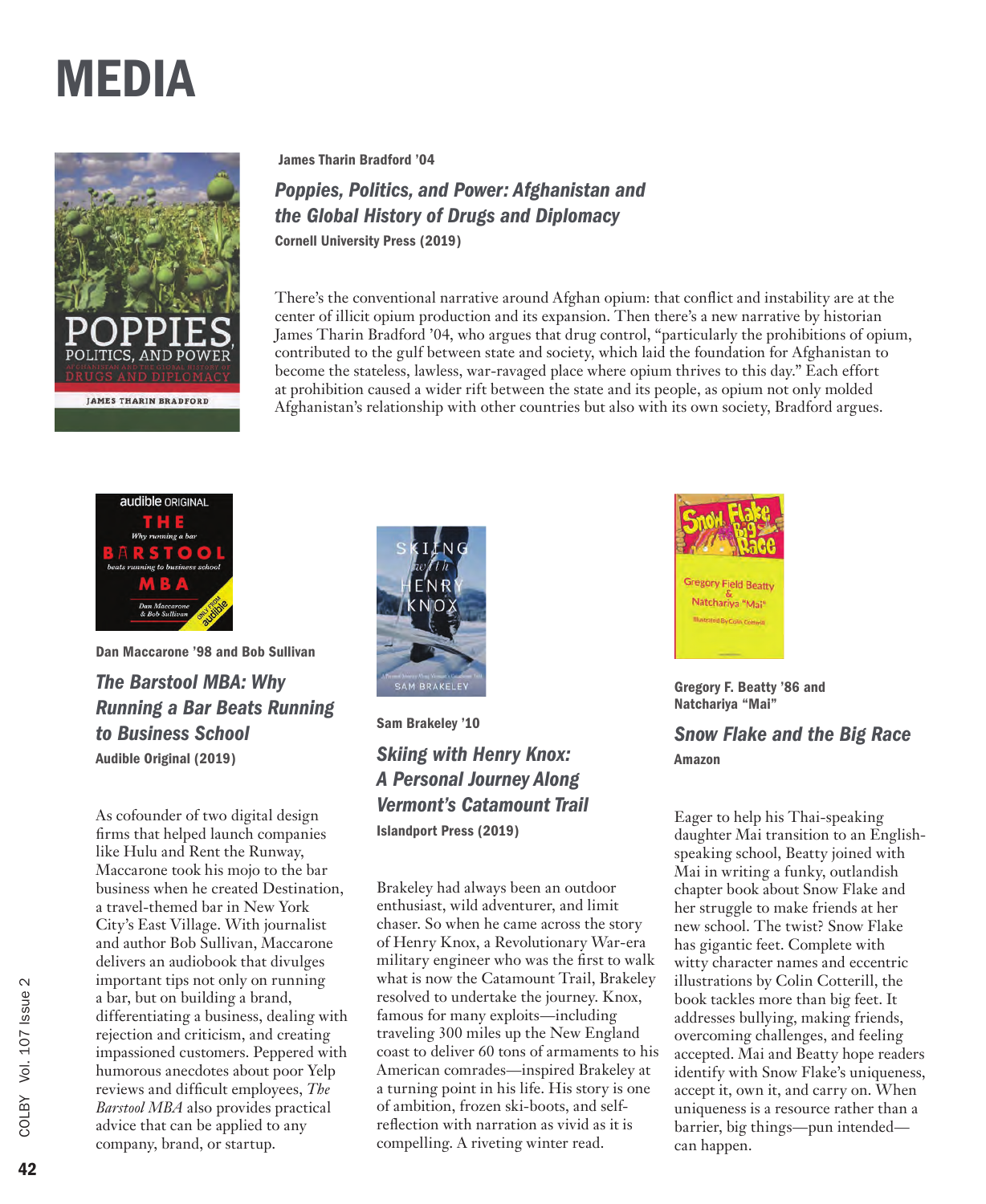Jory Raphael '02

### *Goes Without Saying*

Onion River Press (2019)

Designer and illustrator Raphael turned his passion for icons into an engaging and thought-provoking palm-size book. By giving new meanings to icons, he created more than a hundred rebuses for idioms, movies, works of literature, and plays. The book also has a section just for James Bond movies. Some of his creative usages include symbolizing the idiom "curiosity killed the cat," famous film *The Breakfast Club*, and J. D. Salinger's landmark novel *Catcher in the Rye*.





Richard Cass '73 *Last Call at the Esposito* Encircle (2019)

The fourth installment in Cass's Elder Darrow mystery series plunges readers into the world of the recovering alcoholic and Boston bar owner, the city's mob underworld, and the hardball played by Boston's movers and shakers. The plot involves a bid to bring the Olympic Games to Boston (razing the bar in the process) and a fresh corpse in a pauper's cemetery (a relentless community activist), all parts of a twisting tale that Cass tells in graceful crime-noir prose that echoes Raymond Chandler, but with a distinct Boston accent.



Gerry Boyle '78

*Random Act* Islandport Press (2019)

This time the crime comes to freelance reporter Jack McMorrow in this long-running mystery series. McMorrow witnesses a brutal daylight murder at a big-box store, the victim a local woman who tried to strike up a conversation with him moments before. Troubled by guilt (if he'd chatted, would she be alive?), McMorrow sets out to peel back the layers of what seems to be a closed case. The trail takes him to old-money Mt. Desert Island, hardscrabble Downeast towns, and the warrens of Maine's city-dwelling homeless as he reveals the murder to be anything but a random act.



James Martin '70, P'20 and James E. Samels

*The New American College Town* Johns Hopkins University Press (2019)

What exactly is a college town in America today? Martin and Samels examine some perennial examples (State College, Pa., Raleigh, N.C.) but, more importantly, look at the emerging models that have seen colleges and universities (including Colby) as economic drivers for a community and a region. The book includes a Q&A with President David Greene, who discusses Colby's efforts to revitalize Waterville. "A thriving city is good for everyone," Greene says. Hear, hear!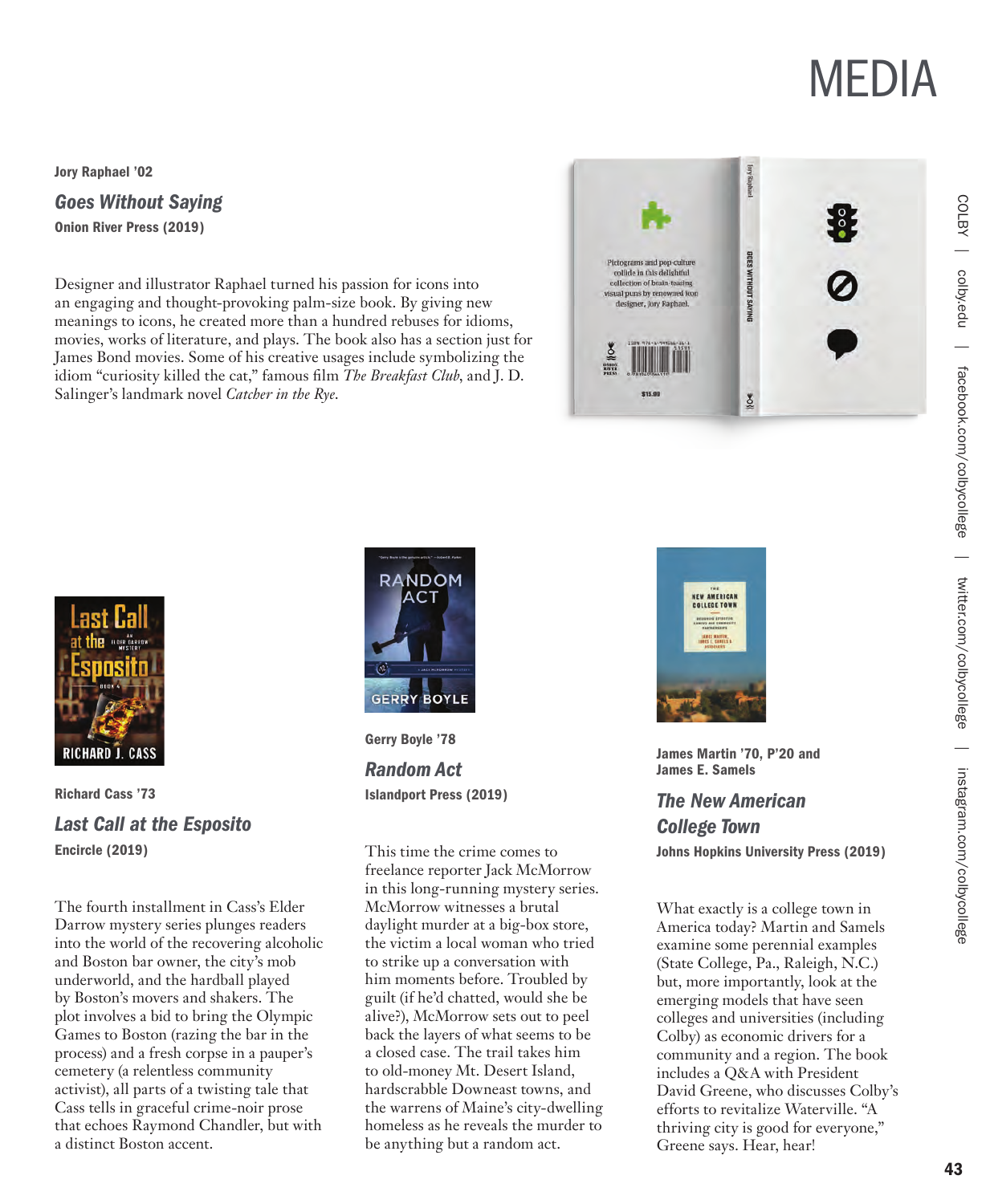### FACULTY PUBLICATIONS

**S. Tariq Ahmad (Biology)** coauthor,

"Expression of mutant CHMP2B linked to neurodegeneration in humans disrupts circadian rhythms in *Drosophila*," *FASEB BioAdvances*, Volume 1, Issue 8, 1-10, July 1, 2019.

Coauthor, "Expression of a human variant of CHMP2B linked to neurodegeneration in *Drosophila* external sensory organs leads to cell fate transformations associated with increased Notch activity," *Developmental Neurobiology*, 1-13, 2019.

**Marta Ameri (Art)**, "Variations on a Theme: Iconographic Variability in the Horned Anthropomorphic Figures of the Indus Civilization," *Artibus Asiae*, Volume 79, Issue 1, July 2019.

**Catherine Besteman (Anthropology)**, "Border Regimes and the New Global Apartheid," *Middle East Report 290*, Spring 2019.

"On Ethnographic Unknowability," in Scholars and Writers: Writing Anthropology, *Ethnography, and Beyond*, Duke University Press (2019)

Contributor, *Militarization: A Reader*, Duke University Press, 2019.

**Adrian Blevins (English)**, "Fox Heart" in *A Literary Field Guide to Southern Appalachia*, University of Georgia Press, 2019.

"Semantic Relations" in *Bounty Everlasting: Poetry from 25 Years of Southern Cultures, Southern Cultures/ Center for the American South*, 2019.

**Robert Bluhm (Physics and Astronomy)**, and **Hannah Bossi '18** and **Yuewei Wen '18**, "Gravity with Explicit Spacetime Symmetry Breaking and the Standard-Model Extension," *Physical Review D 100*, Oct. 2019.

**Denise Bruesewitz (Environmental Studies)** coauthor, "Prevalence of nitrogen and phosphorus colimitation

of freshwater phytoplankton explained by nitrogen deposition and lake characteristics across northeastern United States," *Inland Waters*, 2019.

**Michael Burke (English),** "A Maine River Guide Reflections on Taking His Grown Kids Paddling," *AMC Outdoors*, Appalachian Mountain Club, Aug. 26, 2019.

**Caitrin Eaton** (**Computer Science)**, **Trisha Ramdhoni '21** and **Riley Karp '19**, "Exploring structural control of stiffness in synthetic tendon," *Proceedings of the 22nd International Conference on Climbing and Walking Robots and Support Technologies for Mobile Machines*, 26-33, Aug. 2019.

**Carlos Gardeazábal Bravo (Spanish)**, "Violence, Slow and Explosive: Spectrality, Landscape, and Trauma in Evelio Rosero's Los ejércitos," in *Ecofictions and Ecorealities of Latin America and the Hispanic/Latino-a/ Latinx Worlds*, 2019.

**Robert Gastaldo** (**Geology)** coauthor, "A Multidisciplinary Approach to Review the Vertical and Lateral Facies Relationships of the Purported Vertebrate-defined Terrestrial Boundary Interval at Bethulie, Karoo Basin, South Africa," *Earth Science Reviews*, Volume 189, 220-243, 2019.

Coauthor, "Discussion of 'Permian— Triassic vertebrate footprints from South Africa: Ichnotaxonomy, producers and biostratigraphy through two major faunal crises,'" *Gondwana Research*, 2019.

Coauthor, "Testing the Daptocephalus and Lystrosaurus Assemblage Zones in a Lithostratographic, Magnetostratigraphic, and Palynological Framework in the Free State, South Africa," *PALAIOS*, Volume 34, 2019.

**Mary Ellis Gibson (English)**,

"Regionalism and Provincialism: Where is the Local?" in *The Routledge Companion to Victorian Literature*, Routledge, 2019.

**Cheryl Townsend Gilkes (African-American Studies and Sociology)**, "Red Summer, Trump Summer and the politics of hate," *Religion News Service*, Aug. 16, 2019.

**Jin X. Goh (Psychology)** coauthor, "Does Concealing a Sexual Minority Identity Prevent Exposure to Prejudice?" *Social Psychology and Personality Science*, Volume 10, Issue 8, 1056-1064, Feb. 27, 2019.

**Neil Gross (Sociology)**, "Why Do the Democrats Keep Saying 'Structural'?" *New York Times*, July 31, 2019.

**Samara Gunter (Economics)**, "Your Biggest Refund, Guaranteed? Internet Access, Tax Filing Method, and Reported Tax Liability," *International Tax and Public Finance*, Volume 26, Issue 3, 536-570, 2019.

**Aaron Hanlon (English)**, "Centering the Humanities," *Inside Higher Ed*, Sept. 9, 2019.

"Fanny Hill and the Legibility of Consent," *English Literary History*, Volume 86, Issue 4, Winter 2019.

"The Real Threat to Free Speech on Campus Isn't Coming from the Left," *Washington Post*, Oct. 15, 2019.

**Adam Howard (Education)**,

"Enduring Privilege: Schooling and Elite Formation in the United States," *Zeitschrift für Pädagogik*, April 2019.

**Joshua Martin (Biology)** coauthor, "Predatory behavior changes with satiety or increased insulin levels in the praying mantis (*Tenodera sinensis*)," *Journal of Experimental Biology*, June 11, 2019.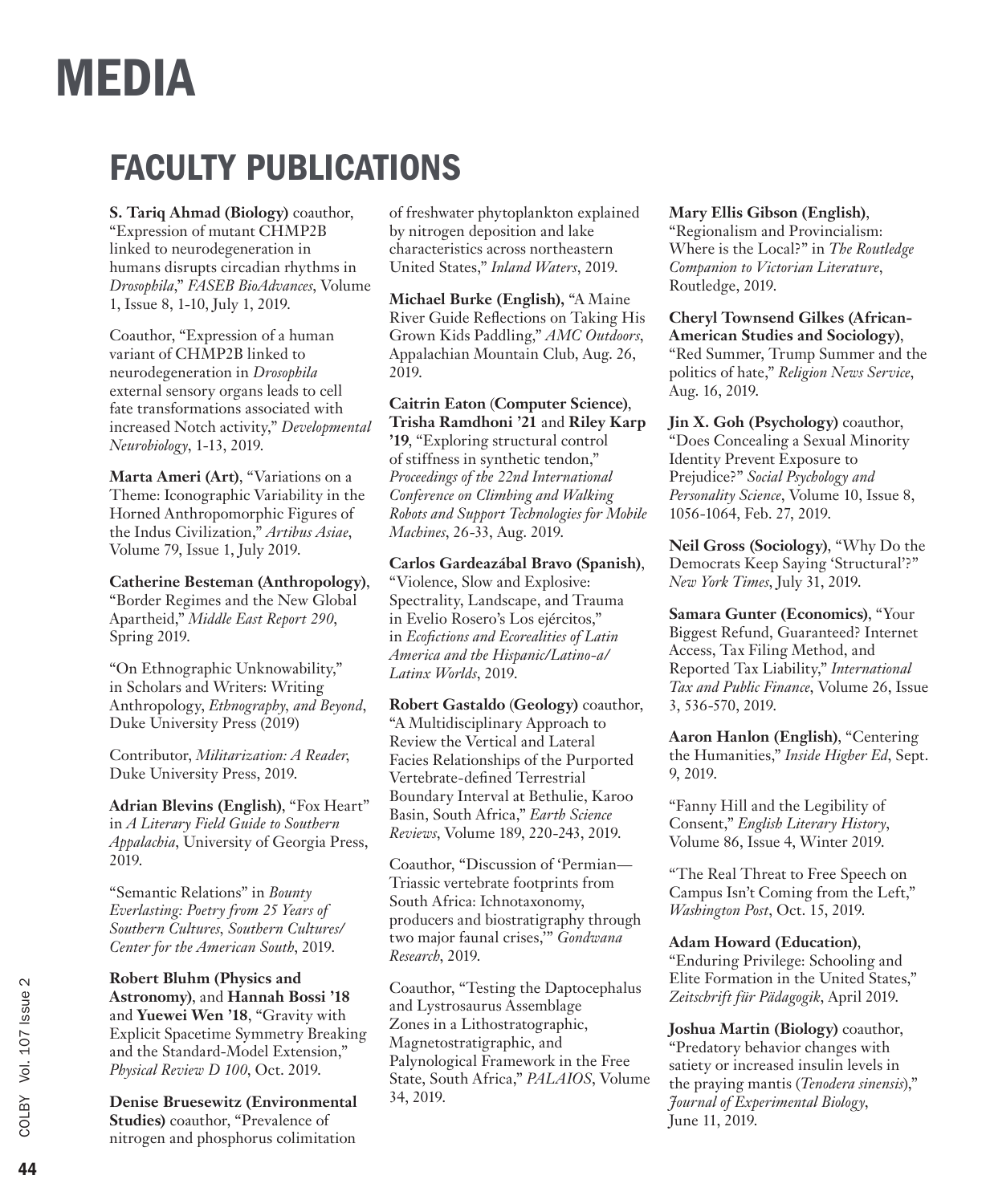#### **Dámaris Mayans (Spanish)**

coauthor, "Nominal agreement in the interlanguage of Dutch L2 learners of Spanish," *International Review of Applied Linguistics in Language Teaching*, July 11, 2019.

**Mark Mayer (English)**, "The Clown," in *The Best American Mystery Stories*, Houghton Mifflin Harcourt, Oct. 1, 2019.

#### **Lindsay Mayka (Government)**,

"Society-Driven Participatory Institutions: Lessons from Colombia's Planning Councils," *Latin American Politics and Society*, Volume 61, Special Issue 2, 2019.

Coauthor with **Andrés Lovón '21**, "How one company's deep web of corruption took down governments across Latin America," *Washington Post*, May 23, 2019.

Coauthor, "State Transformation and Participatory Politics in Latin America," *Latin American Politics and Society*, Volume 61, Special Issue 2, May 2019.

Coauthor, "Border Regimes and the New Global Apartheid," *Middle East Report 290*, Spring 2019.

Coauthor, "The Politics of Participation in Latin America: New Actors and Institutions," *Latin American Politics and Society*, Volume 61, Special Issue 2, May 2019.

Coauthor, "Brazil's Supreme Court Pushed Back against an Attempt to Cancel Participatory Councils," *Mischiefs of Faction* blog, *Vox*, July 8, 2019.

**Loren McClenachan (Environmental Studies)** coauthor, "Views from the dock: Warming waters, adaptation, and the future of Maine's lobster fishery," *Royal Swedish Academy of Sciences*, March 2019.

Coauthor, "Shifting perceptions of rapid temperature changes' effects on marine fisheries, 1945–2017," *Fish and Fisheries*, Volume 20, Issue 6, 1-13, 2019.

Coauthor, "Challenges to natural and human communities from surprising ocean temperatures," *PNAS*, Sept. 10, 2019.

**Kerill O'Neill (Classics)**, "Creating a Space for the Humanities: Colby Center for the Arts and Humanities," *Consortium of Humanities Centers and Institutes*, July 25, 2019.

**Laurie Osborne (English)**,"Teaching Global Shakespeare: Visual Culture Projects in Action," in *The Routledge Handbook of Shakespeare and Global Appropriation*, Routledge, 2019.

"Variations in Visual Culture Projects for Teaching Global Shakespeare," in *The Routledge Handbook of Shakespeare and Global Appropriation*, Routledge, 2019.

#### **Keith Peterson (Philosophy)**,

*Nicolai Hartmann Ontology: Laying the Foundations*, Walter De Gruyter, Oct. 2019.

**Véronique Plesch (Art)** guest editor, *Maine Arts Journal: UMVA [Union of Maine Visual Artists] Quarterly*, Fall 2019.

**Elizabeth Sagaser (English)**, "'Tis Centuries – and yet': Teaching Dickinson and the Presence of the Past," in *Emily Dickinson International Society Bulletin*, Volume 31.2, Nov.-Dec. 2019.

**Laura Seay (Government)**, "To Cure Ebola Will Take More Than a Pill," *Foreign Affairs*, Sept. 4, 2019.

**Tanya Sheehan (Art and American Studies)**, "On Display: The Art of African American Photography," in *Routledge Companion to African American Art History*, New York: Routledge, 92- 103, 2019.

"Vernacular Photography: A Plurality of Purposes," in *Pictures with Purpose: Early Photography at the National Museum of African American History and Culture*, Washington, D.C.: Smithsonian Institution Press, 16-22, 2019.

**Jay Sibara (English)**, "Three Bullets," in *Moss: A Journal of the Pacific Northwest*, June 2019.

Coeditor, *Disability Studies and the Environmental Humanities*, University of Nebraska Press, June 2017.

#### **Steven Simon (International**

**Relations)** coauthor, "America's Great Satan: The 40-Year Obsession With Iran," *Foreign Affairs*, November/ December 2019.

Coauthor, "How Trump Can Escape His Iran Jam," *Politico*, Sep. 24, 2019.

#### **Christopher Soto (Psychology)**,

"How replicable are links between personality traits and consequential life outcomes? The Life Outcomes of Personality Replication Project," *Psychological Science*, Volume 30, Issue 5, 711-727, 2019.

Coauthor, "Optimizing the length, width, and balance of a personality scale: How do internal characteristics affect external validity?" *Psychological Assessment*, Volume 31, 444-459, 2019.

Coauthor, "The Big Five Inventory–2: Validating a personality inventory to capture 5 personality domains and 15 facets," *Diagnostica*, Volume 65, 121-132, 2019.

Coauthor, "Are cultural and economic conservatism positively correlated? A large-scale cross-national test," *British Journal of Political Science*, Volume 49, 1045-1069, 2019.

**Debra Spark (English)**, "Something Had Gone Wrong," *Cincinnati Review*, Spring 2019.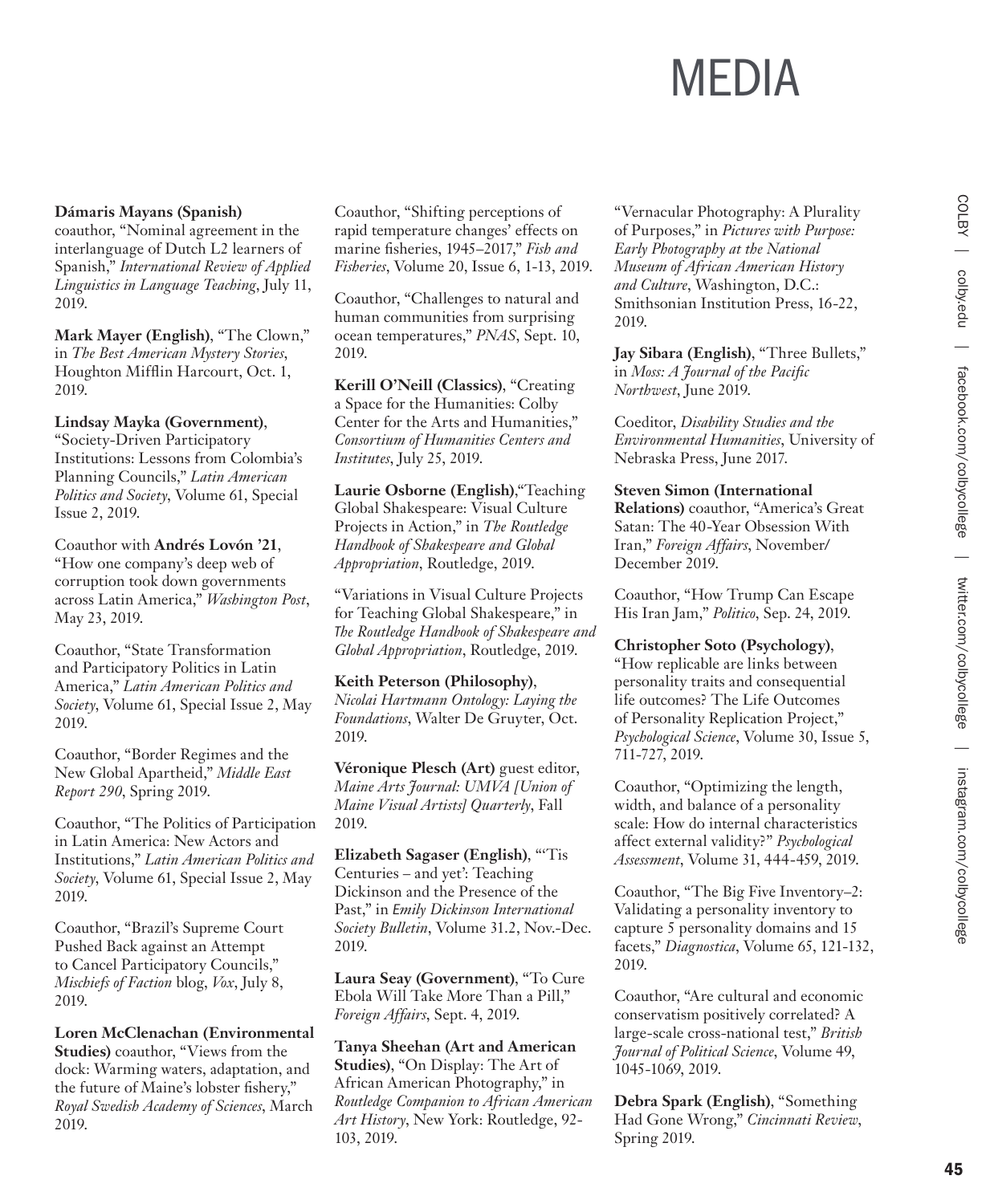### FACULTY PUBLICATIONS CONT.

"The Power of the Lens," *Elysian*, Summer 2019.

"The World's Greatest Art Fair," *Elysian*, Summer 2019.

**Scott Taylor (Mathematics and Statistics)** coauthor, "Dehn filling and the Thurston norm," *Journal of Differential Geometry*, Volume 112, Issue 3, 391–409, 2019.

**Arnout Van der Meer (History)**, "Rituals and Power: Cross-Cultural Exchange and the Contestation of Colonial Hegemony in Indonesia," in *Cross-Cultural Exchange and the Colonial Imaginary: Global Encounters via Southeast Asia*, Singapore: Singapore University Press, 75- 103, 2019.

"Igniting Change in Colonial Indonesia: Soemarsono's Contestation of Colonial Hegemony in a Global Context," *The Journal of World History*, Volume 30, Issue 4, Dec. 2019.

**Nicky Singh (Religious Studies)** and **Lucy Soucek '18**, "Sikh Interfaith Experience," in *Interfaith Worship and Prayer: We Must Pray Together* ed. by Dan Cohn-Sherbok & Christopher Lewis (London: Jessica Kingsley Publishers, 2019), pp. 216-30.

"The Vision of the Transcendent One: Feminist Hermeneutics and Feminine Symbolism in the Sikh Scripture," *Bloomsbury Research Handbook of Indian Philosophy and Religion* (ed. by Veena Howard) Bloomsbury: London, Oxford, New York, Delhi, Sydney, 2019, pp. 325-343.

"Let's Get Off Our Cell Phones and Hear a Sikh Maxim from Pope Francis" in *Pope Francis and Interreligious Dialogue: Religious Thinkers Engage with Recent Papal Initiatives* (ed. by Harold Kasimow and Alan Race) Palgrave Macmillan, 2018, pp. 235-257.

Introduction to Sikhism" in *The Encyclopaedia of Women in World Religions: Faith and Culture across History* (ed. by Susan de-Gaia.) Santa Barbara, 2018, pp. 292-304.

### NOTED

1D Home to the colleges Bates and Colby



*New York Times* crossword fans met this question Dec. 3, 2019.